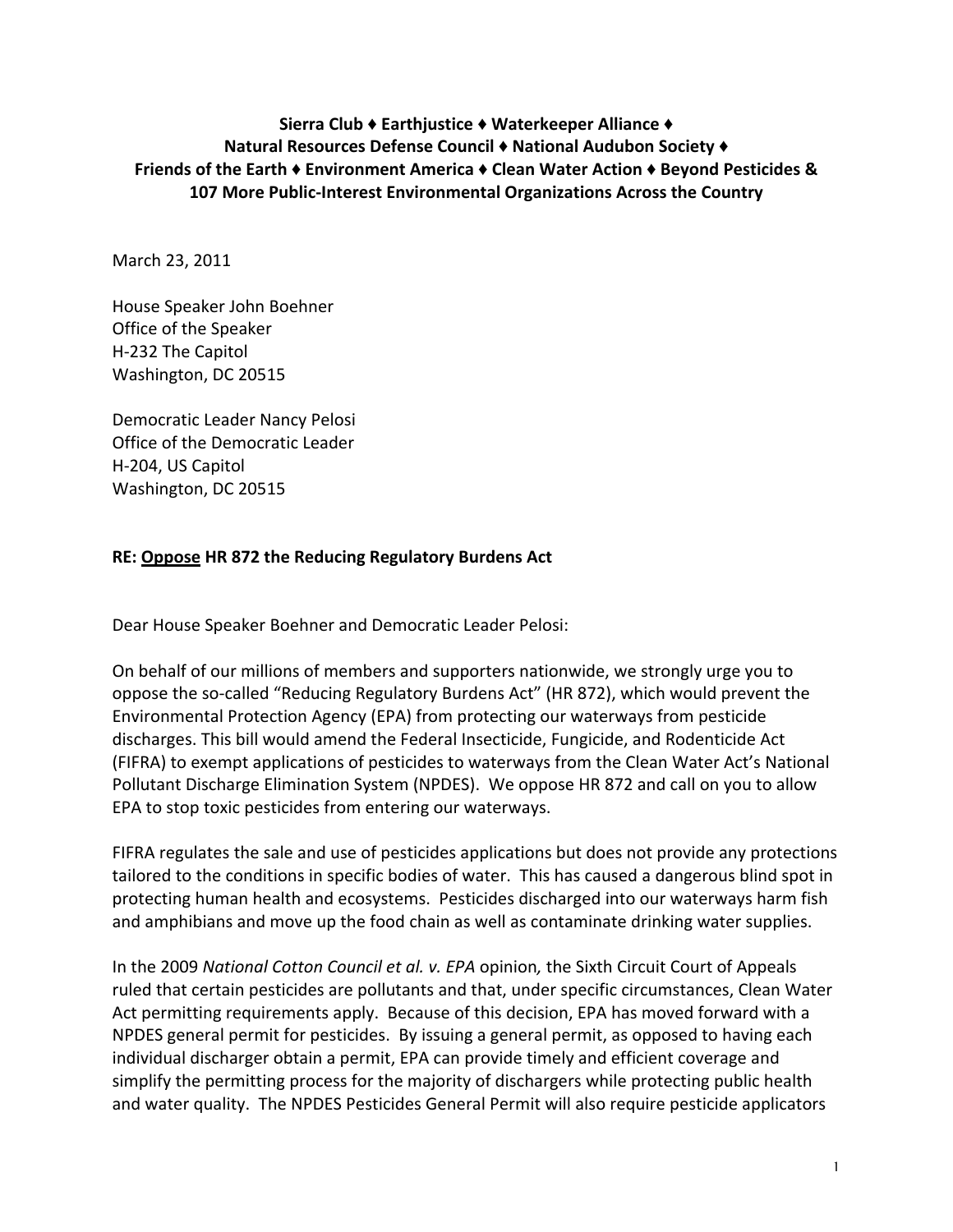to
analyze
safer
alternatives
to
pesticide
use,
and
provide
for
at
least
some
post‐application monitoring
for
environmental
impacts,
thus
helping
to
ensure
public
safety and
creating consistency
for
the
regulated
community.

The Permit will be required for point source discharges of biological pesticides and for chemical pesticides that leave a residue in the affected waterway. Contrary to representations made by proponents of HR 872, the Permit will have no significant effects on agricultural practices. Existing agricultural exemptions in the Clean Water Act will remain. Irrigation return flows and agricultural stormwater runoff will not require NPDES permits, even when they contain pesticides.
Also,
the
proposed
Permit
does
not
cover
terrestrial
applications
for
the
purpose
of controlling
pests
on
agricultural
crops
or
forest
floors.

Nor
does
it
cover
spray
"drift"
from aerial
applications
on
crops.

The
only
possible
impacts
on
agriculture
are
for
pesticide applications to crops grown directly in navigable waters and to irrigation systems that are themselves
deemed
navigable
waters.

This
subset
of
potentially
affected
agricultural
activities is small. The industry argument that farmers and ranchers will be burdened by this process is false. Their pesticide application does not fall under the purview of the proposed EPA permit.

Regulating pesticide discharges to water under the NPDES scheme is not duplicative of FIFRA regulation, and is surely necessary. Despite current regulation by FIFRA, pesticides are and will continue to impair our waterways in significant quantities, and have caused real harm to public health and ecosystems. The NPDES Pesticides General Permit is necessary to protect our waterways,
public
health,
and
fish
and
wildlife.

We urge you to oppose HR 872 and to support EPA's Permit to ensure the health and safety of our communities and wildlife. Thank you for considering the views of millions of concerned citizens.

Sincerely,

**Alaska
Community
Action
on
Toxics** Pamela
Miller,
Director

**Altamaha
Riverkeeper
and
Altamaha
Coastkeeper
(Georgia)** Deborah
Sheppard,
Executive
Director

**Atchafalaya
Basinkeeper
(Louisiana)** Dean
A.
Wilson,
Executive
Director

**Apalachicola
Riverkeeper
(Florida)** Dan
Tonsmeire,
Riverkeeper

**Assateague
COASTKEEPER
/
Assateague
Coastal
Trust
(Maryland)** Kathy
Phillips,
Coastkeeper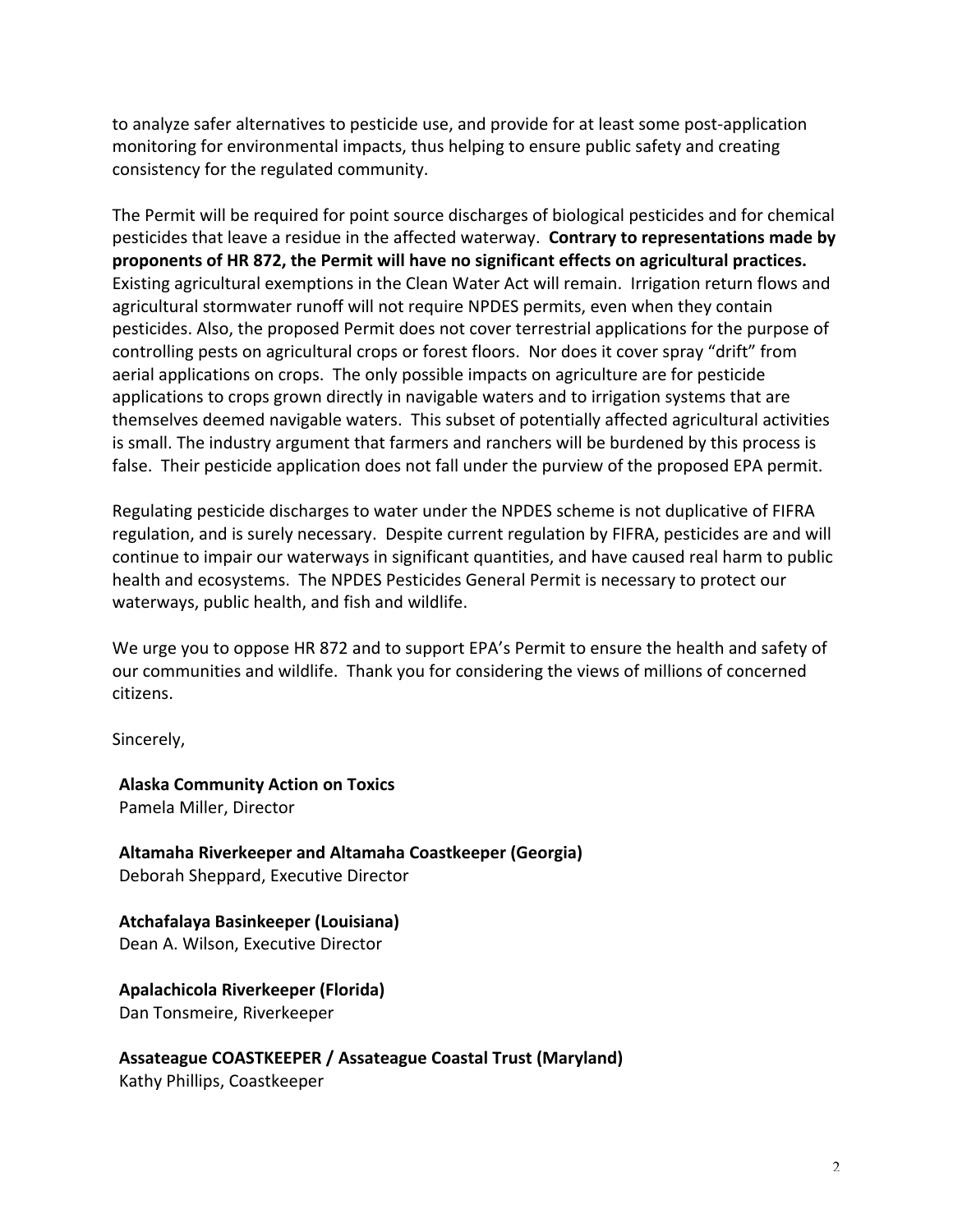**Audubon
California** Dan Taylor, Director of Public Policy

**Better
Urban
Green
Strategies** Samantha
McCarthy,
Director

**Beyond
Pesticides** John
Kepner,
Director

**Big
Black
Foot
Riverkeeper
(Montana)** Jerry
O'Connell,
Executive
Director

**Biscayne
Bay
Waterkeeper
(Florida)** Alexis
Segal,
Director
and
Riverkeeper

**Black
Warrior
Riverkeeper

(Alabama)** Charles
Scribner,
Executive
Director

**Blackwater
Nottoway
Riverkeeper
Program
(Virginia)** Jeff
Turner,
Riverkeeper

**Buffalo
Niagara
RIVERKEEPER
(New
York)** Julie
Barrett
O'Neill,
Riverkeeper
and
Executive
Director

**Butte
Environmental
Council
(California)** Maggi
Barry,
Director

**Californians
for
Alternatives
to
Toxics** Patty
Clary,
Director

**Californians
for
Pesticide
Reform** Tracey
Brieger,
Co‐Director

**California
Sportfishing
Protection
Alliance** Bill
Jennings,
Director

**Cape
Fear
River
Watch
(North
Carolina)** Kemp
M.
Burdette,
Cape
Fear
RIVERKEEPER
®

**Cascobay
Baykeeper
(Maine)** Joe
Payne,
Baykeeper
and
Director

**Catawba
Riverkeeper
Foundation,
Inc.
(North
Carolina)** C.
David
Merryman,
Catawba
Riverkeeper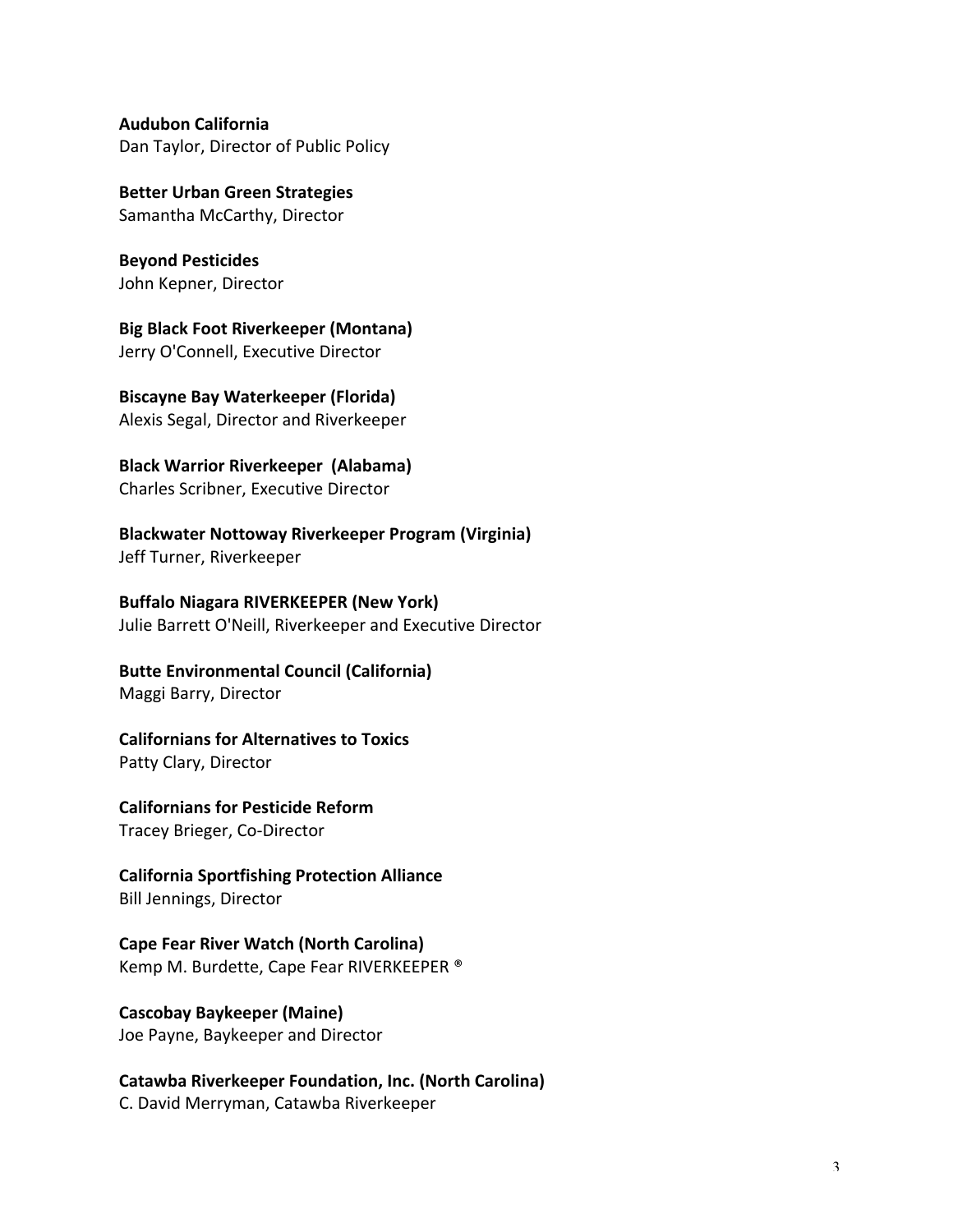#### **Center
for
Environmental
Health**

Caroline
Cox,
Director

**Center
on
Race,
Poverty
&
the
Environment** Brent
Newell,
General
Counsel

**Charleston
Waterkeeper
(South
Carolina)** Cyrus
Buffum,
Director

**Choctawhatchee
Riverkeeper
(Alabama)** Michael
Mullen,
Executive
Director
and
Riverkeeper

**Clean
Water
Action** Lynn
Thorp,
National
Campaigns
Coordinator

**Colorado
Riverkeeper** John
Weisheit,
Riverkeeper
and
Director

**Cook
Inletkeeper
(Alaska)** Bob
Shavelson,
Executive
Director

**Coosa
River
Basin
Initiative/Upper
Coosa
Riverkeeper** Joe
Cook,
Executive
Director
&
Riverkeeper

**Coosa
Riverkeeper,
Inc.
®
(Alabama)** Frank
Chitwood,
Riverkeeper
&
Executive
Director

#### **Dolphin
Swimming
and
Boating
Club**

Ken
Coren,
Vice
President

**Earthjustice** Joan
Mulhern,
Senior
Legislative
Counsel

**Emerald
Coastkeeper
(Florida)** Chasidy
Fisher
Hobbs,
Coastkeeper

**Environment
America** Anna
Aurilio,
Washington
DC
Office
Director

**Environment
California** Dan
Jacobson,
Legislative
Director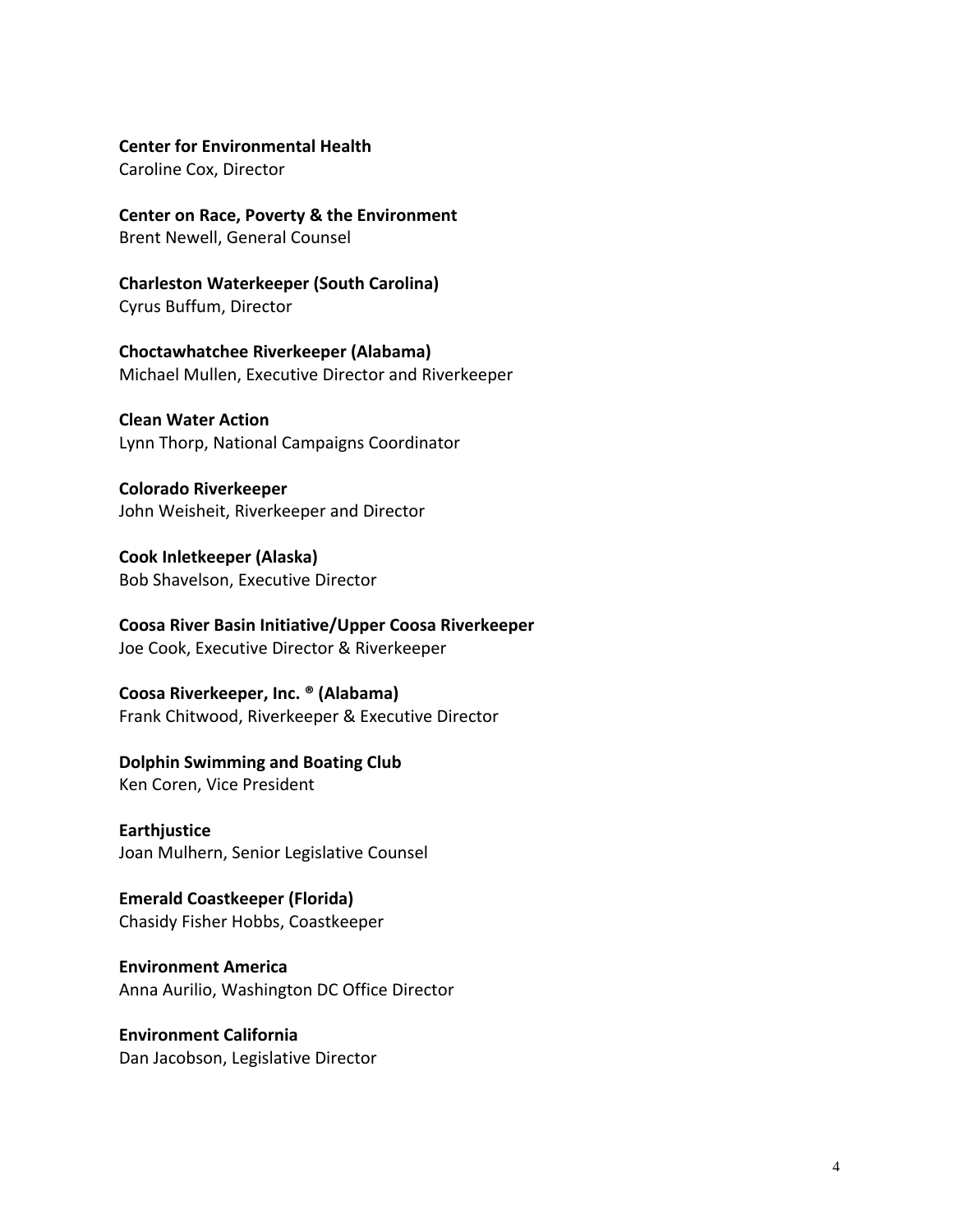**Flint
Riverkeeper
(Georgia)**

Gordon
Rogers,
Riverkeeper
and
Executive
Director

**Food
&
Water
Watch
(California)** Wenonah
Hauter,
Executive
Director

**Forestland
Dwellers
(Oregon)** Lynn
Bowers,
Director

**Friends
of
the
Earth** John
Kaltenstein,
Marine
Program
Manager

**Friends
of
Five
Creeks
(California)** Susan
Schwartz,
Director

**Friends
of
the
Petaluma
River
(California)** Dave
Yearsley,
Director

**Galveston
Baykeeper
(Texas)** Charlotte
Wells,
Director

**Geos
Institute
(Oregon)** Tonya
Graham,
Director

**Golden
Gate
Audubon
Society
(California)** Mark
Welther,
Executive
Director

**Grand
Riverkeeper
(Oklahoma)** Earl
L.
Hatley,
Riverkeeper

**Gunpowder
RIVERKEEPER
(Maryland)** Theaux
Le
Gardeur,
Executive
Director
and
Riverkeeper

**Hackensack
Riverkeeper,
Inc.
(New
Jersey)** Captain
Bill
Sheehan,
Riverkeeper
and
Executive
Director

**Haw
Riverkeeper/Haw
River
Assembly
(North
Carolina)** Elaine
Chiosso

**Housatonic
River
Initiative
(Massachusetts)** Tim
Gray,
Housatonic
Riverkeeper
and
Executive
Director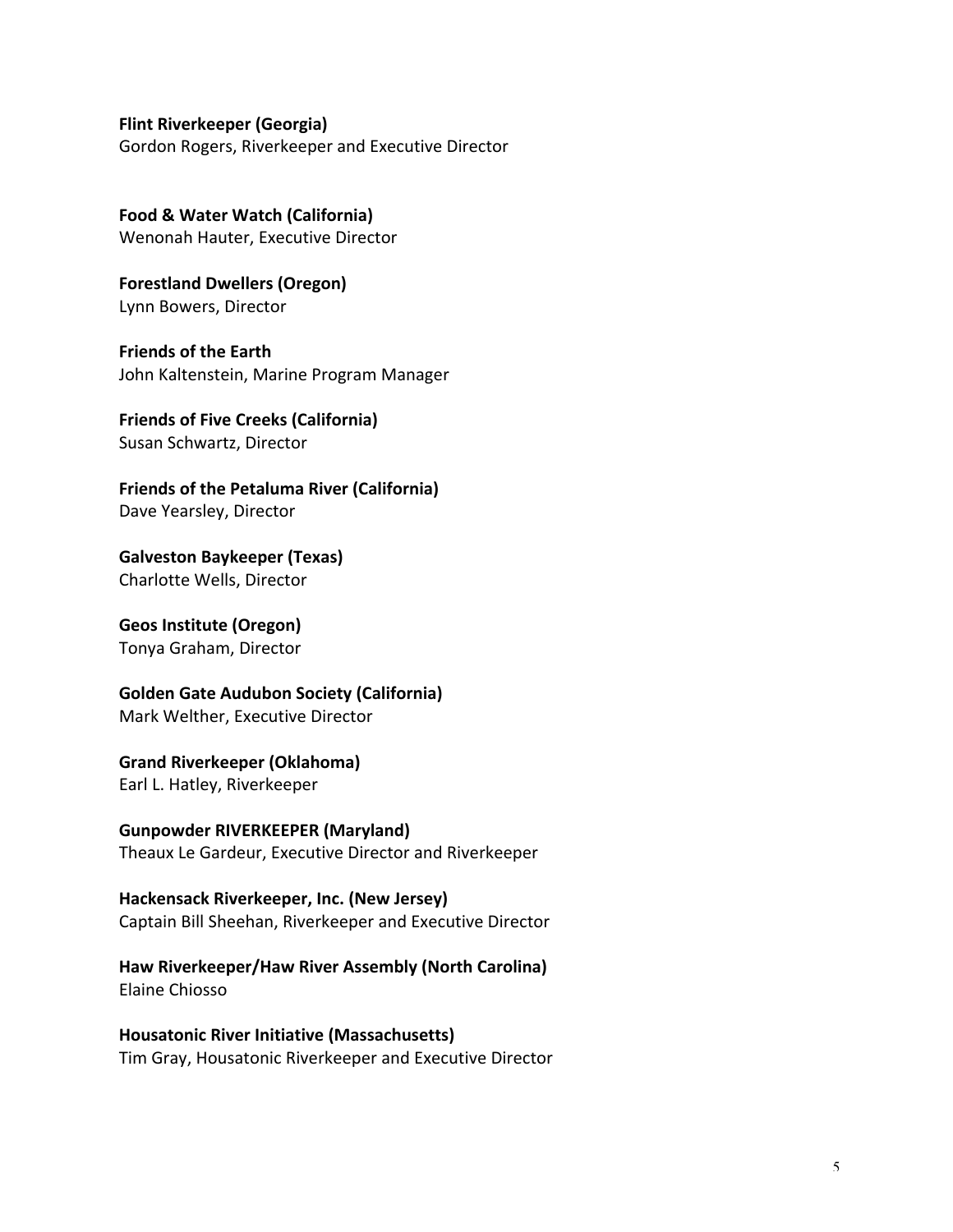## **Hurricane
CREEKKEEPER/Friends
of
Hurricane
Creek
(Alabama)**

John
L.
Wathen,
Creekeeper

**Hudson
Riverkeeper
(New
York)** Paul
Gallay,
Executive
Director

**Humboldt
Riverkeeper
(California)** Pete
Nichols,
Executive
Director

**Idaho
Conservation
League** Susan
Drumheller,
North
Idaho
Associate

**Indian
Riverkeeper
(Florida)** George
Jones,
Riverkeeper
and
Director

**Inland
Empire
Waterkeeper
(California)** Garry
Brown,
Director

**Kansas
Riverkeeper
(Kansas)** Laura
Calwell,
Director

**Lake
George
Waterkeeper
(New
York)** Chris
Navitsky,
Waterkeeper

**Lake
Pend
Oreille
Waterkeeper
(Washington)** Jennifer
Ekstrom,
Executive
Director

**Long
Island
Soundkeeper** Terry
Backer,
Soundkeeper
and
Executive
Director

**Louisiana
Bayoukeeper** Tracy
Kuhns,
Bayoukeeper
and
Executive
Director

**Louisiana
Environmental
Action
Network** Marylee
M.
Orr,
Executive
Director

**Lower
Mississippi
Riverkeeper** Paul
Orr,
Lower
Mississippi
Riverkeeper

**Lower
Susquehanna
RIVERKEEPER® (Pennsylvania)** Michael
R
Helfrich,
Riverkeeper

**Madrone
Audubon
Society
(California)** Diane
Hichwa,
Conservation
Chair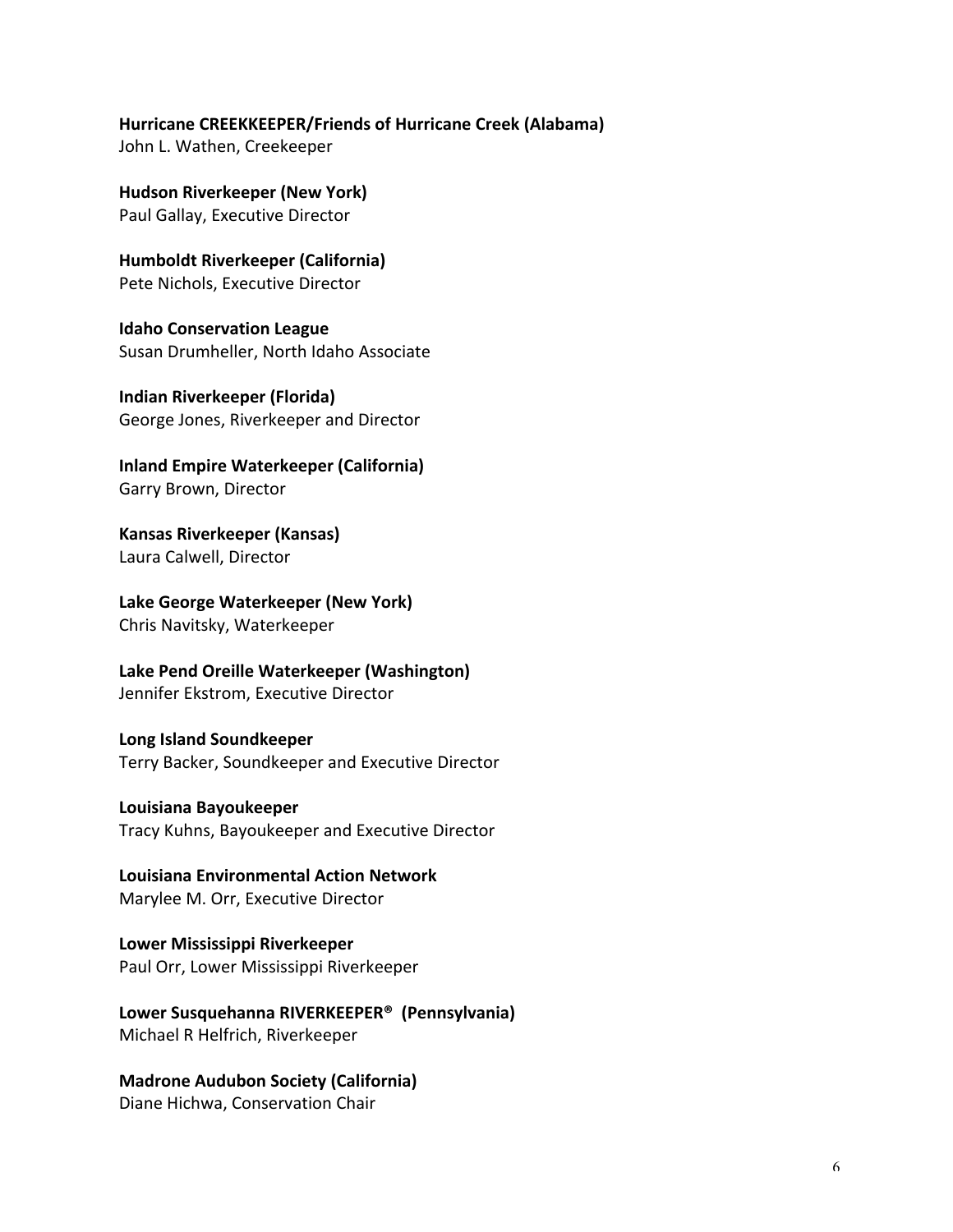**Milwakee
Riverkeeper**

Cheryl
Nenn,
Riverkeeper
and
Executive
Director

**Mothers
of
Marin
Against
the
Spray
(California)** Debbie
Friedman,
Director

**Narragansett
BAYKEEPER®
(Rhode
Island)** John
Torgan,
Baykeeper
and
Director

**National
Audubon
Society**  Brian
Moore,
Legislative
Director

**National
Environmental
Law
Center** Joseph
Mann,
Attorney

**Natural
Resources
Defense
Council** Mae
C
Wu,
Staff
Attorney,
Health
and
Environment
Program

**New
York/New
Jersey
Baykeeper** Deb Mans, Executive Director and Baykeeper

**Northwest
Environmental
Defense
Center** Mark
Riskedahl,
Executive
Director

**Orange
County
Coastkeeper
(California)** Garry
Brown,
Executive
Director

**Oregon
Wild** Ani
Kame'enui,
D.C.
Legislative
Coordinator

**Oregon
Toxics
Alliance** Lisa
Arkin,
Executive
Director

**Ouachita
Riverkeeper
(Louisiana)** Cheryl
Slavant,
Riverkeeper

**Patuxent
Riverkeeper
(Maryland)** Fred
Tutman,
Chief
Executive
Officer

**Peconic
Baykeeper
(New
York)** Kevin
McAllister,
Baykeeper
and
Director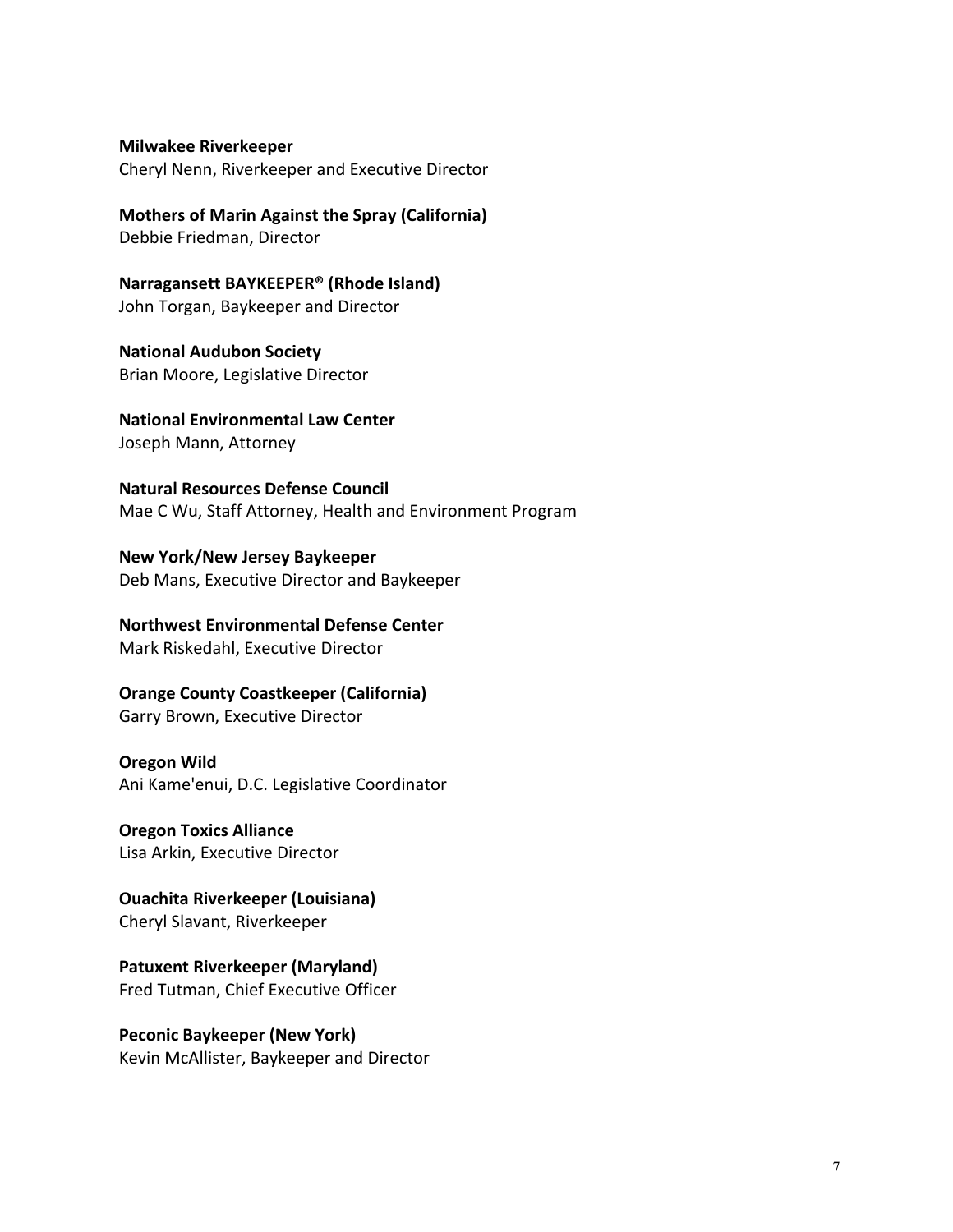**Pesticide‐Free
Sacramento**  Amy
Barden,
Coordinator

**Pesticide‐Free
Zone** Ginger
Souders‐Mason,
Director

**Pesticide
Watch** Paul
S.
Towers,
State
Director

**Planning
and
Conservation
League** Traci
Sheehan,
Executive
Director

**Potomac
Riverkeeper
(Maryland)** Ed
Merrifield,
President
and
Riverkeeper

**Puget
Soundkeeper
Alliance
(Washington)** Chris
Wilke,
Puget
Soundkeeper
and
Executive
Director

**Raritan
RIVERKEEPER
(New
Jersey)** Bill
Schultz,
Director

**Rogue
Riverkeeper
(Oregon)** Lesley
Adams,
Program
Director

**Russian
Riverkeeper
(California)** Don
McEnhill,
Executive
Director

**Sacramento
Audubon
Society,
Inc
(California)** Keith
Wagner,
President

**Safety
Without
Added
Toxins** Karen
Laslo,
Coordinator

**Saint
John's
Organic
Farm** Peter
Dill,
Director

**Saint
Louis
Confluence
Riverkeeper
(Missouri)** Mike
Bush,
Riverkeeper

**San
Francisco
Baykeeper
(California)** Deb Self, Executive Director and Baykeeper

**San
Francisco
League
of
Conservation
Voters**  Amandeep
Jawa,
President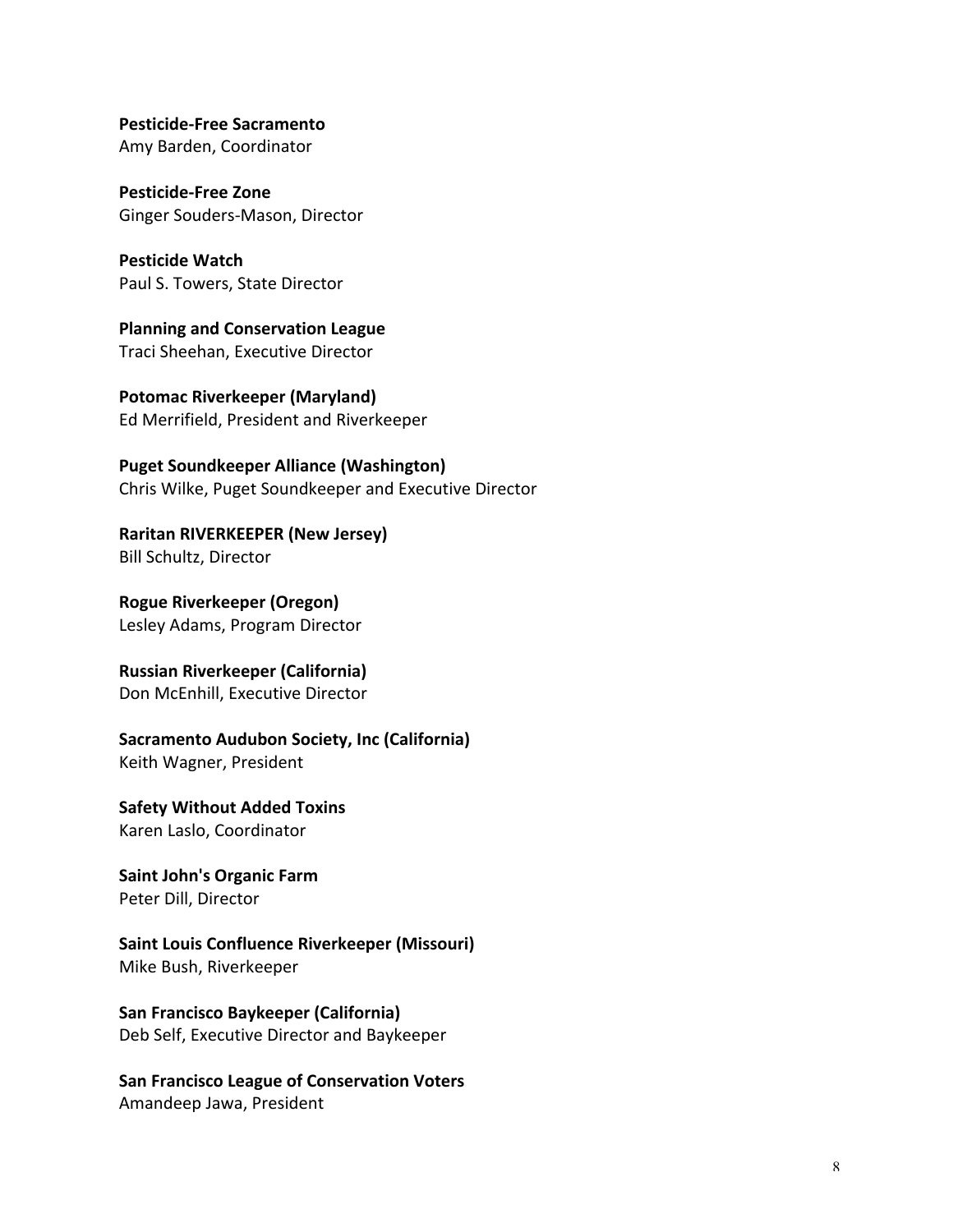**San
Francisco
Tomorrow** Jan
Blum,
Member
Bd
of
Directors

**Santa
Monica
Baykeeper
(California)** Liz
Crosson,
Executive
Director/Baykeeper

**Satilla
Riverkeeper
(Georgia)** Bill
Miller,
Executive
Director

**Savannah
Riverkeeper
(Georgia)** Tonya
Bonitatibus,
Riverkeeper
and
Director

### **Shenandoah
Riverkeeper
(Washington,
D.C.)**

Jeff
Kelble,
Director
and
Riverkeeper

### **Sierra
Club**

Dalal
Anne
Aboulhosn,
Associate
Washington
Representative

**Silver
Valley
Waterkeeper
(Idaho)**  Barb
Miller,
Director

**Spokane
Riverkeeper
(Washington)** Bart
Mihailovich,
Director

**Stop
the
Spray
East
Bay
(California)** Nan
Wishner,
Director

**Stop
West
Nile
Spraying
Now!** Don
Mooney,
Director

**Tennessee
RIVERKEEPER** David
Whiteside,
Riverkeeper

**The
Bay
Institute
(California)** Gary
Bobker,
Director

# **Toxics
Action
Center
(New
England)**

Sylvia
Broude,
Organizing
Director

**Upper
Neuse
RIVERKEEPER
(North
Carolina)** Alissa
Bierma,
Riverkeeper
and
Director